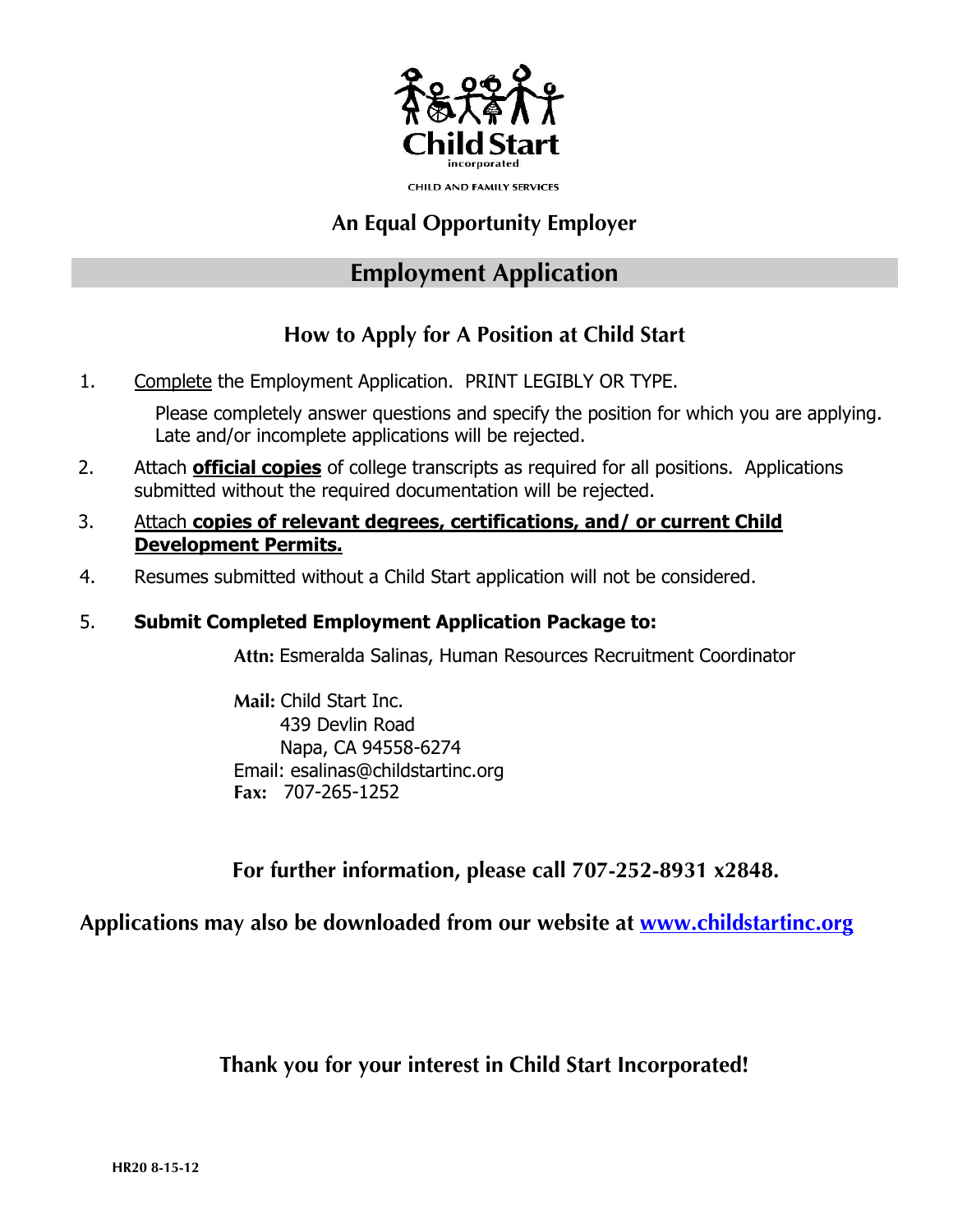|                                                                                                                                   |                       |               | Accept                                                   |              | $\Box$ Reject                        |                    |              |
|-----------------------------------------------------------------------------------------------------------------------------------|-----------------------|---------------|----------------------------------------------------------|--------------|--------------------------------------|--------------------|--------------|
| Child Start                                                                                                                       |                       |               | <b>Reason Rejected</b><br><b>Insufficient Experience</b> |              | <b>Education</b>                     |                    |              |
| CHILD AND FAMILY SERVICES                                                                                                         |                       |               | <b>Incomplete Application</b>                            |              | <b>License/ Certificate Required</b> |                    |              |
| <b>Employment Application</b>                                                                                                     |                       |               | <b>Late Application</b>                                  |              | <b>MQs Not Met</b>                   |                    |              |
| <b>An Equal Opportunity Employer</b>                                                                                              |                       |               |                                                          |              |                                      |                    |              |
| <b>Please Print</b>                                                                                                               |                       |               |                                                          |              |                                      |                    |              |
| Name:<br>Last                                                                                                                     |                       |               | <b>First</b>                                             |              |                                      | <b>Middle</b>      |              |
| <b>Business Telephone</b>                                                                                                         | <b>Home Telephone</b> |               |                                                          |              | <b>Social Security Number</b>        |                    |              |
| <b>Present Address:</b>                                                                                                           |                       |               |                                                          |              |                                      |                    |              |
|                                                                                                                                   |                       |               |                                                          |              |                                      |                    |              |
| No.                                                                                                                               |                       | <b>Street</b> |                                                          | City         | <b>State</b>                         | Zip                |              |
| Permanent Address if different from present address:                                                                              |                       |               |                                                          |              |                                      |                    |              |
|                                                                                                                                   |                       |               |                                                          |              |                                      |                    |              |
| No.                                                                                                                               |                       | <b>Street</b> |                                                          | City         | <b>State</b>                         | Zip                |              |
| <b>Employment Desired</b>                                                                                                         |                       |               |                                                          |              |                                      |                    |              |
| <b>Position applying for</b>                                                                                                      |                       |               | What date are you available to start?                    |              |                                      |                    |              |
| Will you accept:<br>$\Box$ Full Time                                                                                              | $\Box$ Part Time      |               | $\Box$ Temporary<br>$\Box$ On-call                       |              | $\Box$ Night                         | $\square$ Weekends |              |
| How did you find out about this position?<br>$\square$ Friend<br>$\Box$ Newspaper<br>$\square$ EDD                                |                       |               |                                                          |              |                                      |                    |              |
| $\Box$ Employee                                                                                                                   |                       |               |                                                          |              |                                      |                    |              |
|                                                                                                                                   |                       |               |                                                          |              |                                      |                    |              |
|                                                                                                                                   |                       |               |                                                          |              |                                      |                    |              |
| <b>Personal Information</b>                                                                                                       |                       |               |                                                          |              |                                      |                    |              |
| Have you ever applied to or worked for Child Start Inc. before?                                                                   |                       |               |                                                          |              |                                      | $\square$ Yes      | $\square$ No |
| Do you have any friends or relatives working for Child Start Inc.?                                                                |                       |               |                                                          |              |                                      |                    |              |
| If yes, state name(s) and relationship                                                                                            |                       |               |                                                          |              |                                      | $\Box$ Yes         | $\square$ No |
| Are you a current or former Head Start Parent?                                                                                    |                       |               |                                                          |              |                                      | $\square$ Yes      | $\square$ No |
| Why are you applying for work at Child Start?                                                                                     |                       |               |                                                          |              |                                      |                    |              |
|                                                                                                                                   |                       |               |                                                          |              |                                      |                    |              |
| If hired, would you have a reliable means of transportation to and from work?                                                     |                       |               |                                                          |              |                                      | $\Box$ Yes         | $\square$ No |
| Are you at least 18 years old?<br>$\Box$ Yes<br>(If under 18, hire is subject to verification that you are of minimum legal age.) |                       |               |                                                          | $\square$ No |                                      |                    |              |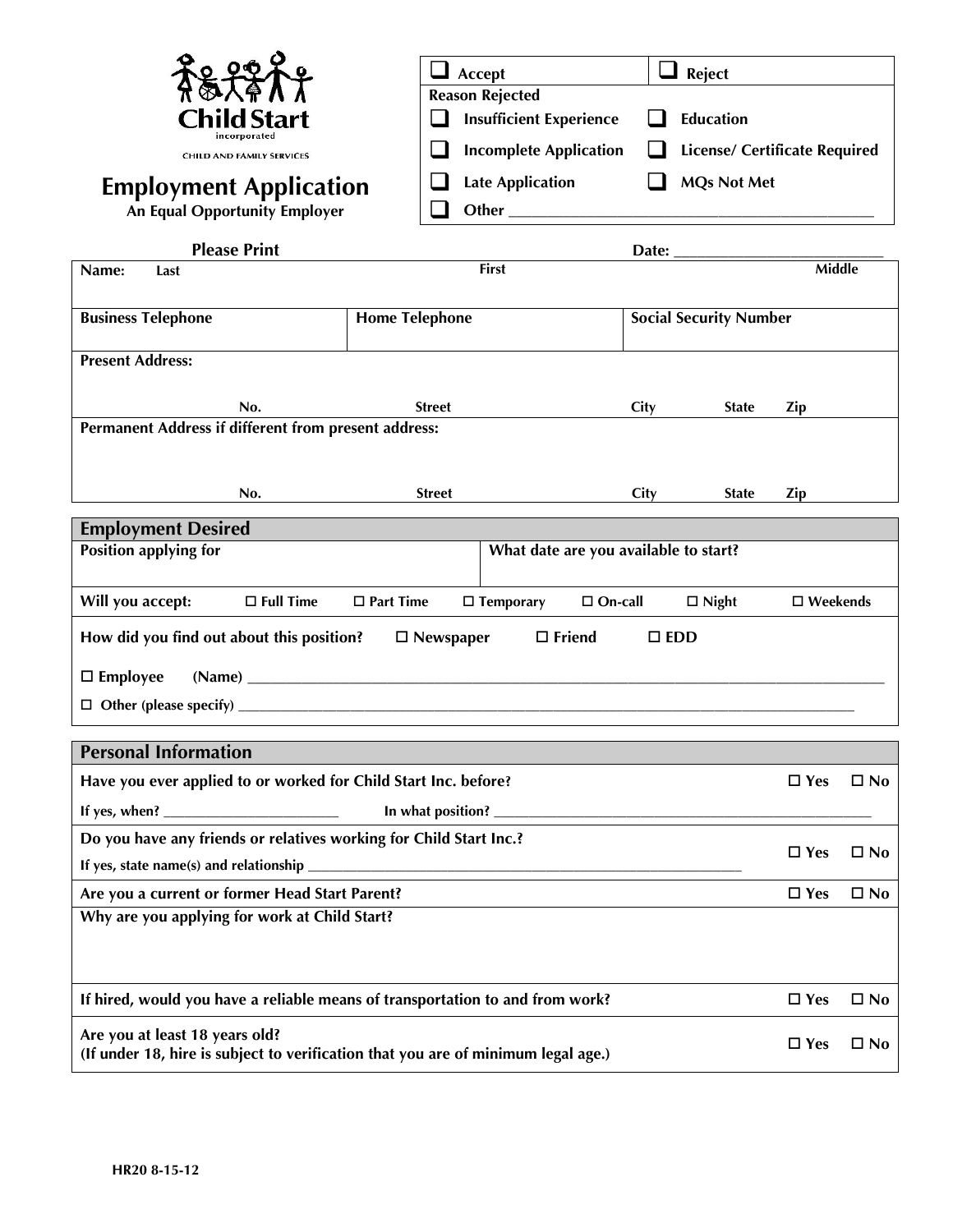## **Employment Application** Page 2

| <b>Personal Information Continued</b>                                                                                                                                                                                                                                                                                                                                                          | Yes | N <sub>0</sub> |
|------------------------------------------------------------------------------------------------------------------------------------------------------------------------------------------------------------------------------------------------------------------------------------------------------------------------------------------------------------------------------------------------|-----|----------------|
| Do you have a valid California driver's license?<br>(A current motor vehicle report will be required if driving is necessary for the position for which you are<br>applying.)                                                                                                                                                                                                                  |     |                |
| If hired, can you present evidence of your U.S. citizenship or proof of your legal right to live and work<br>in this country?                                                                                                                                                                                                                                                                  |     |                |
| Are you able to perform the essential functions of the job for which you are applying, either with or<br>without reasonable accommodations?                                                                                                                                                                                                                                                    |     |                |
| If no, describe the functions that cannot be performed _________                                                                                                                                                                                                                                                                                                                               |     |                |
| Note: We comply with the ADA and consider reasonable accommodation measures that may be necessary for<br>eligible applicants/employees to perform essential functions. Hire may be subject to passing a medical<br>examination, and to skill and agility tests.                                                                                                                                |     |                |
| Have you ever been convicted of a criminal offense?                                                                                                                                                                                                                                                                                                                                            |     |                |
| If yes, state nature of the crime(s), when and where convicted and disposition of the case.                                                                                                                                                                                                                                                                                                    |     |                |
| Note: No applicant will be denied employment solely on the grounds of conviction of a criminal offense. The<br>nature of the offense, the date of the offense, the surrounding circumstances and the relevance of the offense to<br>the position(s) applied for may, however, be considered. Please be aware a criminal background check through<br>fingerprinting is required for employment. |     |                |

#### Education, Training and Experience

| <b>School</b>                | Name and Address | <b>Number of Completed</b>                    | <b>Degree or Diploma</b><br><b>Received</b> |  |
|------------------------------|------------------|-----------------------------------------------|---------------------------------------------|--|
|                              |                  | <b>Quarter Units</b><br><b>Semester Units</b> |                                             |  |
| <b>High School</b>           |                  |                                               |                                             |  |
| <b>College / University</b>  |                  |                                               |                                             |  |
| <b>Vocational / Business</b> |                  |                                               |                                             |  |

| Have you ever been employed by a State of California Licensed Child Care/FCCH Facility? | $\Box$ Yes $\Box$ No |  |
|-----------------------------------------------------------------------------------------|----------------------|--|
| If yes, where?                                                                          |                      |  |

List any licenses, certificates, or permits you have which may help you to qualify for the position for which you are applying. Include typing, steno or software certificates, professional registration, etc. Please identify the level of any permits.

| <b>Title</b> | <b>State</b> | <b>Number</b> | Date Issued | <b>Date Expires</b> |
|--------------|--------------|---------------|-------------|---------------------|
|              |              |               |             |                     |
|              |              |               |             |                     |

Bilingual Ability: Please list languages (other than English) in which you are fluent.

| <b>Speak</b> | Read | Write |
|--------------|------|-------|
|              |      |       |
|              |      |       |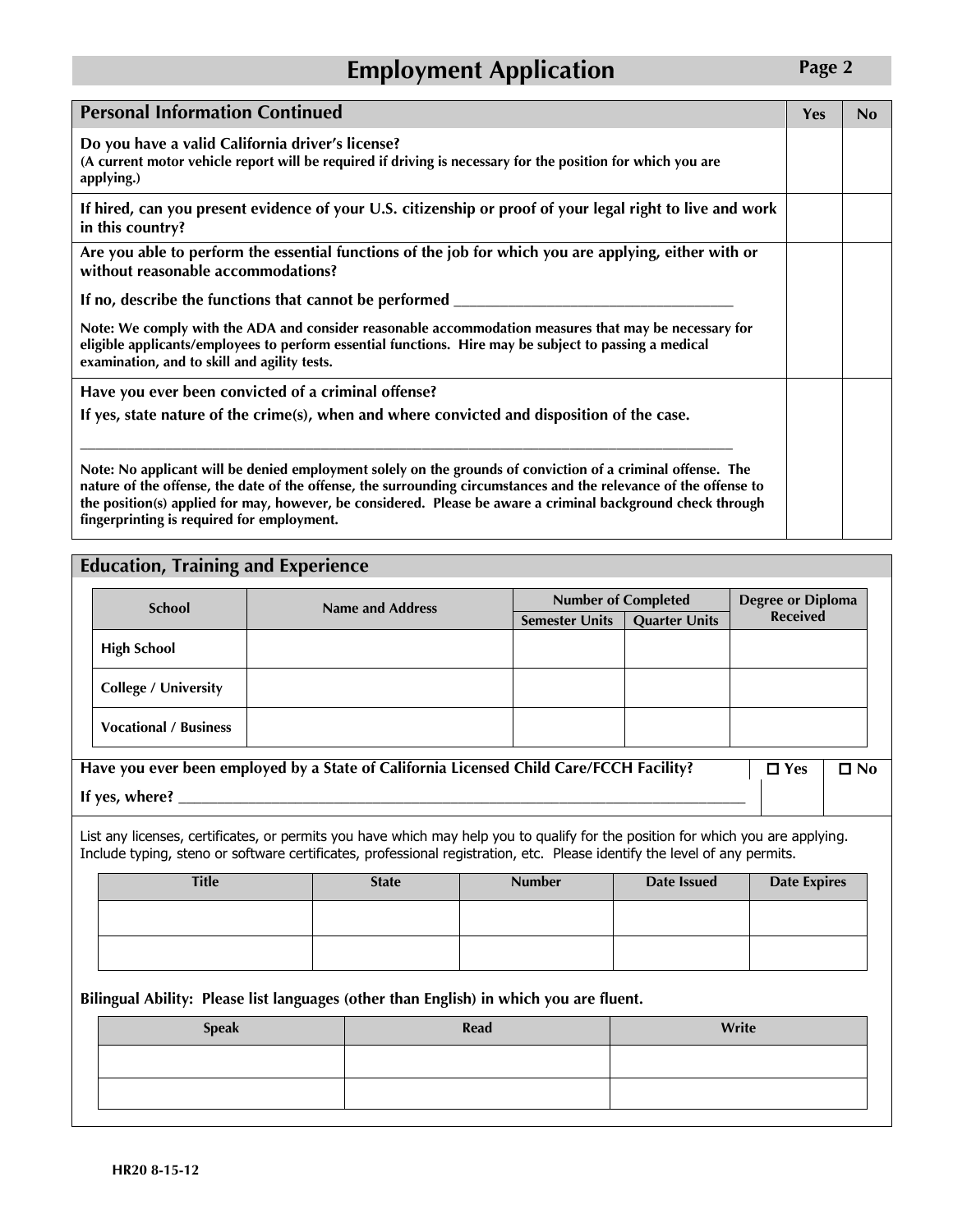## **Employment Application**

**Employment History** List all employment for the last 10 years, starting with your most recent employer. Account for all periods of unemployment. You must complete this section even if attaching a resume. Please attach additional sheets if necessary. **Your Position & Duties** May we contact this employer for a reference?  $\Box$  Yes  $\Box$  No If no, please explain: <u>contract the contract of the set of the contract of the set of the contract of the set of the contract of the contract of the contract of the contract of the contract of the contract of the contract</u> **Employer Name & Address Employer Name & Address** Telephone No: Supervisor Name Your Position & Duties Reason for Leaving:<br>
<u>Leaving:</u> May we contact this employer for a reference?  $\Box$  Yes  $\Box$  No **Type of Business** Supervisor Name Telephone No: \_\_ **Your Position & Duties** Date of Employment: Reason for Leaving: 2008  $\Box$  Yes  $\square$  No May we contact this employer for a reference? If no, please explain:\_\_\_\_\_\_\_\_\_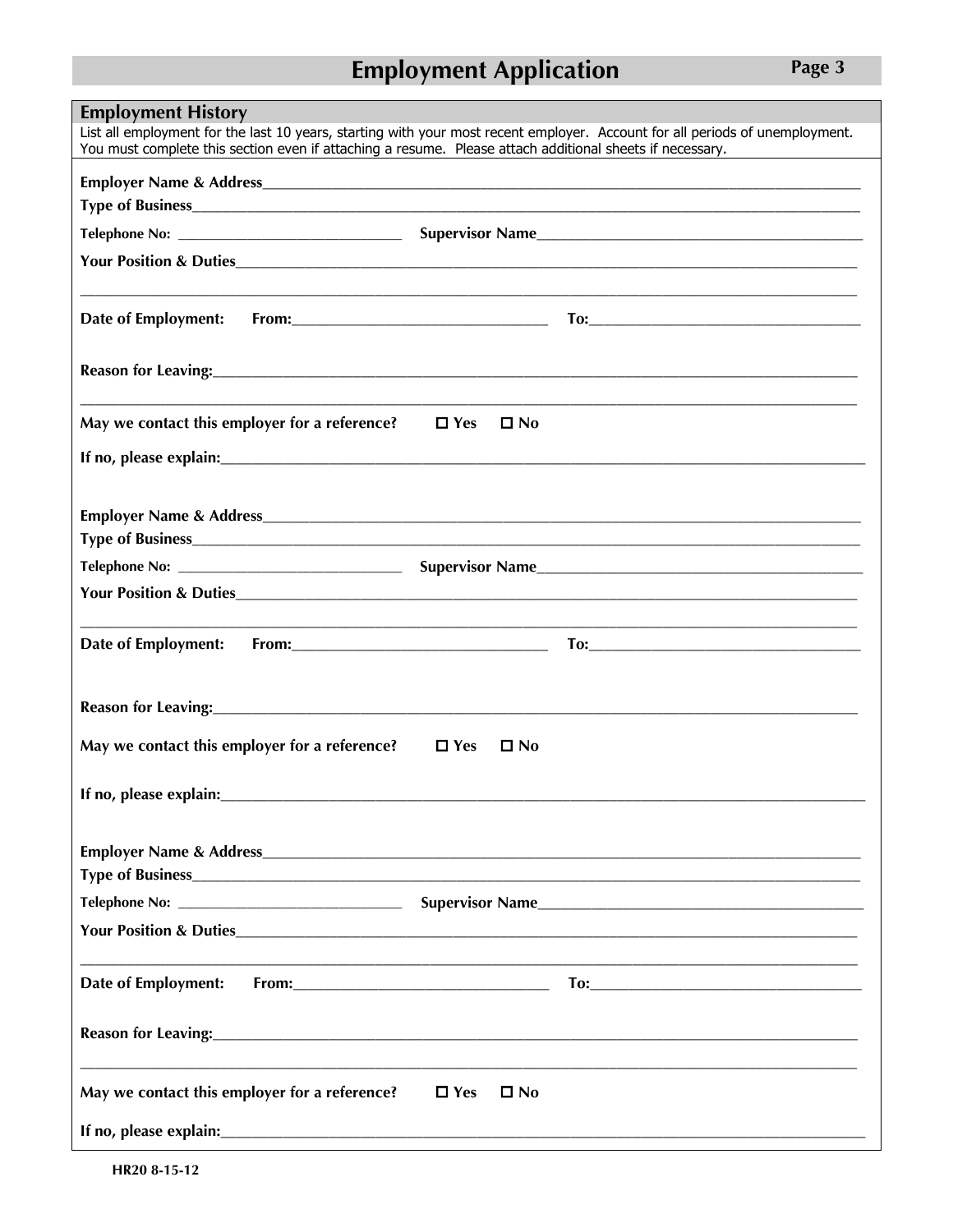#### References

List below three persons not related to you who have knowledge of your work performance within the last three years.

| <b>Name</b>    |     |                                                                                                   |                                                                                                                            |              |     |
|----------------|-----|---------------------------------------------------------------------------------------------------|----------------------------------------------------------------------------------------------------------------------------|--------------|-----|
| <b>Address</b> | No. | <b>Street</b>                                                                                     | City                                                                                                                       | <b>State</b> | Zip |
| Occupation     |     |                                                                                                   |                                                                                                                            |              |     |
|                |     |                                                                                                   |                                                                                                                            |              |     |
| <b>Name</b>    |     |                                                                                                   |                                                                                                                            |              |     |
| <b>Address</b> | No. | ,我们也不会有什么。""我们的人,我们也不会有什么?""我们的人,我们也不会有什么?""我们的人,我们也不会有什么?""我们的人,我们也不会有什么?""我们的人<br><b>Street</b> | City                                                                                                                       | <b>State</b> | Zip |
|                |     |                                                                                                   | <b>Occupation</b> 2002 2003 2004 2012 2022 2022 2023 2024 2022 2022 2023 2024 2022 2023 2024 2022 2023 2024 2022 2023 2024 |              |     |
|                |     |                                                                                                   |                                                                                                                            |              |     |
| <b>Name</b>    |     |                                                                                                   |                                                                                                                            |              |     |
| <b>Address</b> | No. |                                                                                                   | No.                                                                                                                        |              | No. |
| Occupation     |     |                                                                                                   |                                                                                                                            |              |     |
|                |     |                                                                                                   | Number of Years Acquainted ______________                                                                                  |              |     |

#### Please Read Carefully, Initial Each Paragraph and Sign Below

- $\overline{\phantom{a}}$ I hereby certify that I have not knowingly withheld any information that might adversely affect my chances for employment and that the answers given by me are true and correct to the best of my knowledge. I further certify that I, the undersigned applicant, have personally completed this application. I understand that any omission or misstatement of material fact on this application or any document used to secure employment shall be grounds for rejection of this application or for immediate discharge if I am employed, regardless of the time elapsed before discovery.
- I understand that nothing contained in the application, or conveyed during any interview, which may be granted or during my employment, if hired, is intended to create an employment contract between me and the company. In addition, I understand and agree that if I am employed, my employment is for no definite or determinable period and may be terminated at any time, with or without prior notice, at the option of either myself or the company, and that no promises or representations contrary to the foregoing are binding on the company unless made in writing and signed by me and the company's designated representative.
- I hereby authorize the company to thoroughly investigate my references, work record, education and other matters related to my suitability for employment and, further, authorize the references I have listed to disclose to the company any and all letters, reports and other information related to my work records, without giving me prior notice of such disclosure. In addition, I hereby release the company, my former employers and all other persons, corporations, partnerships and associations from any and all claims, demands or liabilities arising out of or in any way related to such investigation or disclosure.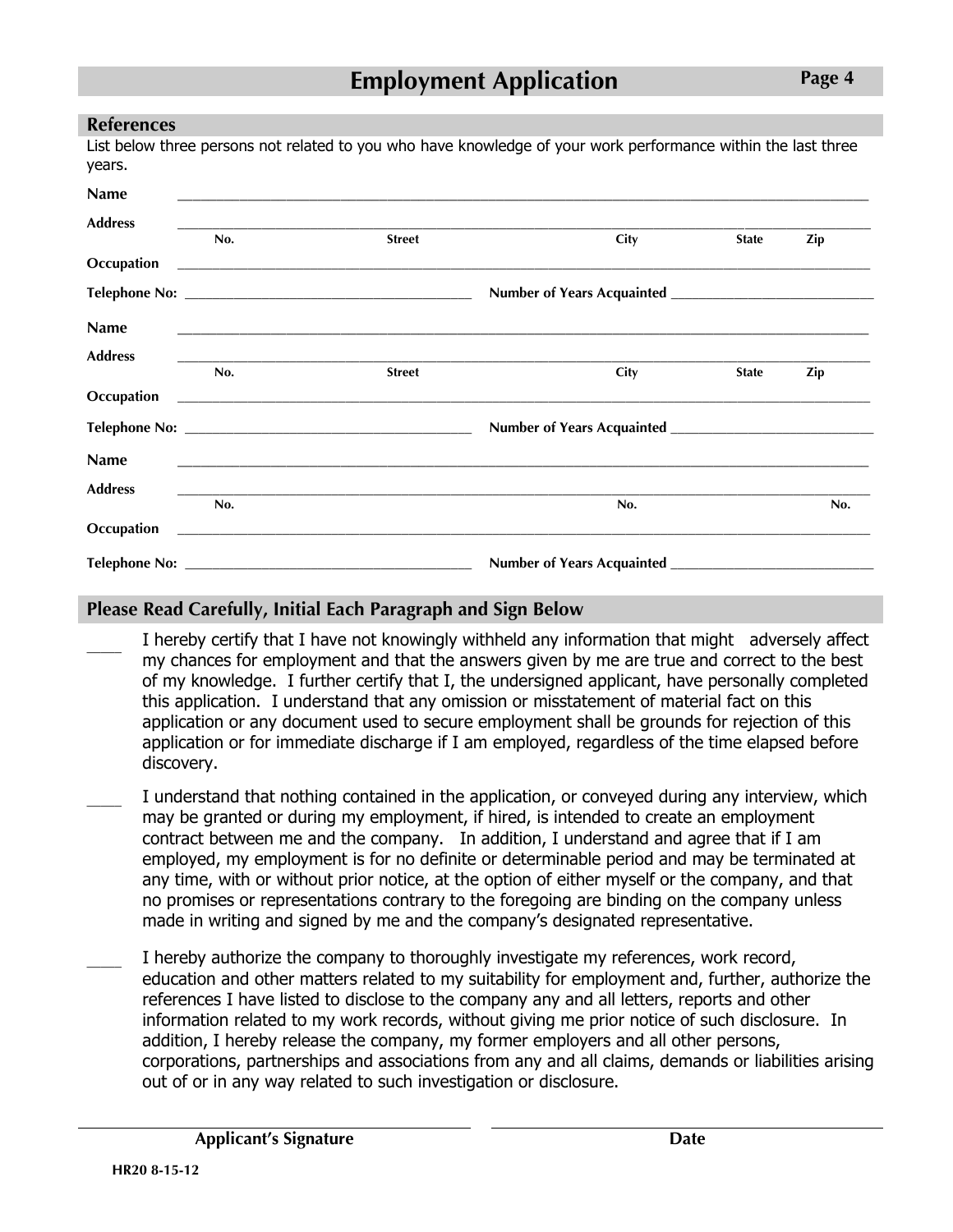# COMPLETION IS ENTIRELY VOLUNTARY

#### To be completed by applicant

In accordance with Federal and State regulations, the information requested below is for statistical purposes only. The information will remain confidential and will not affect your application for employment. It will not become a part of your personnel record if you are hired. Thank you for your assistance.

| <b>POSITION APPLIED FOR</b> |                                          |              |                     |               |  |
|-----------------------------|------------------------------------------|--------------|---------------------|---------------|--|
|                             | NAME                                     |              |                     |               |  |
|                             |                                          | <b>SEX</b>   | $\square$ Male      | $\Box$ Female |  |
|                             | RACE/ETHNICITY □ Native American/Alaskan |              | $\Box$ Asian        |               |  |
|                             | $\Box$ Black                             | [ ] Hispanic | $\Box$ White        |               |  |
|                             | $\Box$ Pacific Islander/ Hawaiian        |              | $\Box$ Asian Indian |               |  |
|                             |                                          |              |                     |               |  |

Government contractors must take affirmative action to employ and advance certain qualified individuals subject to the rehabilitation Act of 1973 and the Vietnam Era Veterans Readjustment Act of 1974. Completion of the following information is voluntary, and will assist us in proper placement and reasonable accommodation. If you wish to be identified as qualifying for such placement or accommodation, please check below where applicable:

 $\square$  Vietnam Era Veteran  $\square$  Disabled Veteran

#### To assist us in our recruitment efforts, please indicate how you found out about the job.

| $\Box$ Newspaper (give name)                    |                          |                                         |
|-------------------------------------------------|--------------------------|-----------------------------------------|
| $\Box$ Other publication (give name) __________ |                          |                                         |
| $\Box$ Friend                                   | $\Box$ Agency employee   | $\Box$ School or other placement office |
| $\Box$ Walk-in                                  | $\Box$ Employment agency |                                         |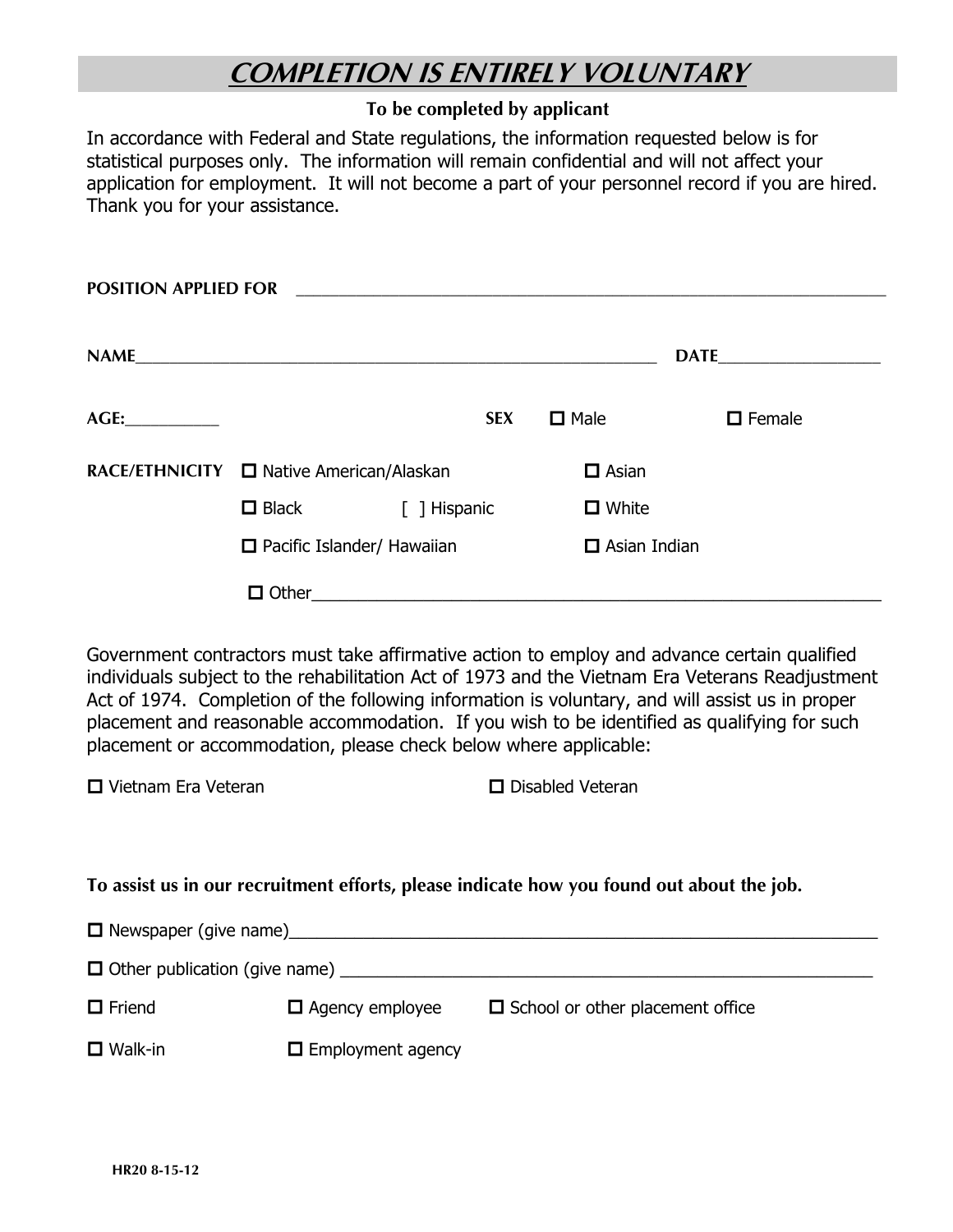## HEAD START DECLARATION

#### Confidential Personnel File Information

In compliance with 45 CFR Part 1301, Subpart D, Head Start Grants Administration Personnel Policies, Section 1301.31 (c) and (d).

#### Name of Prospective Employee (Please

Print):\_\_\_\_\_\_\_\_\_\_\_\_\_\_\_\_\_\_\_\_\_\_\_\_\_\_\_\_\_\_\_\_\_\_\_\_\_\_\_\_\_\_\_\_\_\_

Federal policies now require that Head Start agencies require all prospective employees to sign a declaration prior to employment which lists:

(1) All pending and prior criminal arrests and charges related to child sexual abuse and their disposition;

- (2) Convictions related to other forms of child abuse and/or neglect; and
- (3) All convictions of violent felonies.

The Declaration May exclude:

- 1. Any offense, other than any offense related to child abuse and/ or child sexual abuse or violent felonies committed before the prospective employee's  $18<sup>th</sup>$  birthday, which was finally adjudicated in a juvenile court or under a youth offender law;
- 2. Any conviction for which the record has been expunged under Federal or State Law; and
- 3. Any conviction set aside under the Federal Youth Corrections Act or similar State authority.

**Note that individuals who declare, through this form, that they have been arrested, charged with, or convicted of any of the offenses listed above are not automatically disqualified from being hired. Head Start agencies must review each case to assess the relevance of an arrest, charge, or conviction to a hiring decision. Please provide your signature on the appropriate category below:**

I **have not been** arrested, charged, and/or convicted on one or more of the three types of offenses listed above.

Applicant's Signature Date

\*\*\*OR\*\*\*

I **have been** arrested, charged, and/ or convicted on one or more of the three types of offenses listed above. If so, please attach information listing the offenses(s), the date(s) of the arrest, charge, and/ or conviction, and other relevant information.

Applicant's Signature Date